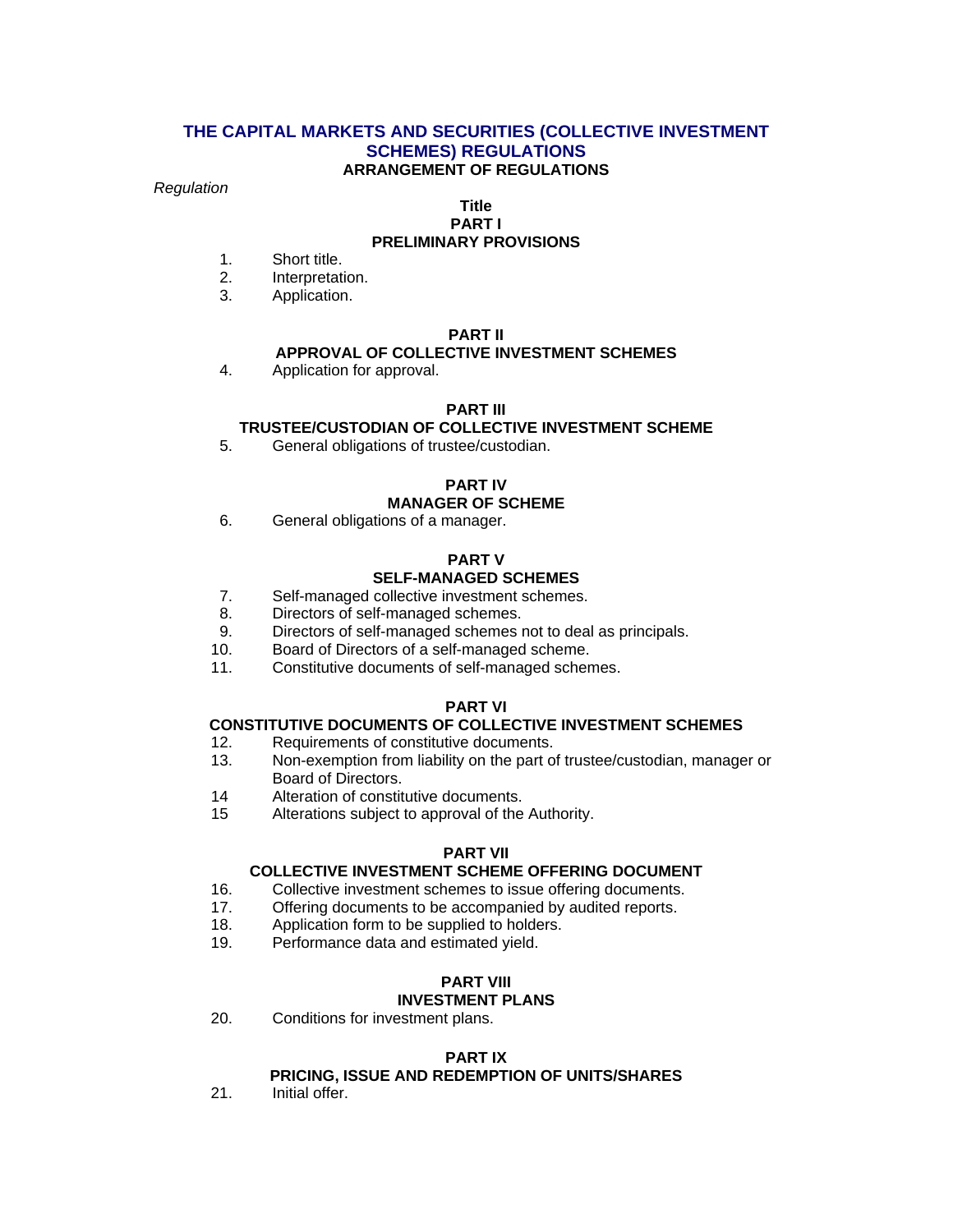- 22. Valuation and pricing.
- 23. Valuation of unquoted securities.
- 24. Dealing.
- 25. Redemptions to be prompt.
- 26. Change to dealing.
- 27. Notice of change in method of dealing.
- 28. Temporary changes.<br>29. Suspension and defe
- Suspension and deferral of dealings.
- 30. Authority to be notified of cessation or suspension.
- 31. Deferral of redemptions.

#### **PART X**

#### **TRANSACTIONS WITH ASSOCIATED PERSONS**

- 32. Underwriting contracts.
- 33. Interest on deposits.
- 34. Transactions to be at arm's length.
- 35. [Omitted].

#### **PART XI**

#### **MEETINGS**

36. Requirements for meetings.

#### **PART XII MEMBERS REGISTER**

37. Maintenance of Register.

#### **PART XIII REPORTING REQUIREMENTS**

- 38. Report to holder.
- 39. Notice of changes to document.
- 40. Reports on prices and assets values.
- 41. Reporting to the Authority.
- 42. Authority may demand further information.
- 43. Changes to data in application form.

#### **PART XIV FEES**

- 44. Statement as to costs and charges.
- 45. Sales agents' commission.
- 46. Notice of increase of management fee.

#### **PART XV**

#### **ADVERTISING AND PUBLIC ANNOUNCEMENTS**

- 47. Authority to approve advertisements.
- 48. Statements as to approval of schemes.
- 49. Mention of unapproved schemes.
- 50. Warning statements.
- 51. Format of warning statements.

#### **PART XVI**

## **INVESTMENT OF A COLLECTIVE INVESTMENT SCHEME**

- 52. Investment limits.
- 53. Schemes to observe investment limits.
- 54. Limitation on making loans.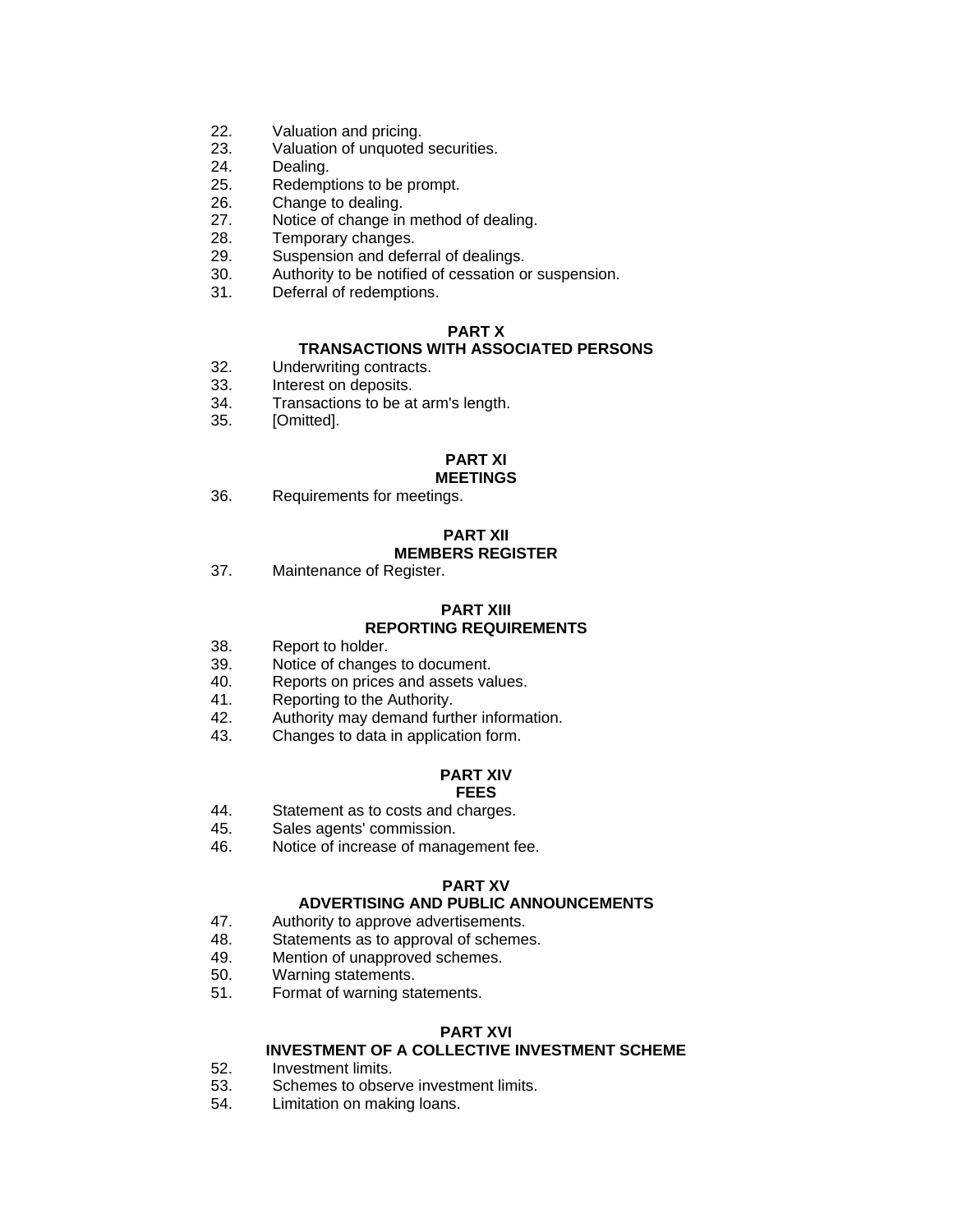- 55. Unlimited liability.
- 56. Limitation on securities in which directors have an interest.
- 57. Limitations on nil-paid/partly paid securities.
- 58. Prohibition on borrowing.
- 59. Breach of investment limits.
- 60. Investment objective.

#### **PART XVI AUDIT AND FINANCIAL REPORTS**

- 61. Appointment of auditor.
- 62. Qualifications of auditor.
- 63. Independence of auditor.
- 64. Audit of annual report.

#### **SCHEDULES THE CAPITAL MARKETS AND SECURITIES (COLLECTIVE INVESTMENT SCHEMES) REGULATIONS**

G.N. No. 770 of 1997

## **PART I PRELIMINARY PROVISIONS (regs 1-3)**

## **1. Short title**

These Regulations may be cited as the Capital Markets and Securities (Collective Investment Schemes) Regulations.

## **2. Interpretation**

In these regulations unless the context otherwise requires–

**"constitutive documents"** means the principal documents governing the formation of a collective investment scheme, and includes the trust deed in the cased of a unit trust and the articles of association of an investment company and all material agreements;

**"manager"** means a person authorised by the Authority in accordance with section 118 of the Act; and

**"offering document"** means the document, or documents issued together, containing information on a scheme calculated to invite offers by the public to subscribe for or purchase units or shares in the scheme;

**"trustee/custodian"** means a person authorised by the Authority in accordance with section 118 of the Act.

## **3. Application**

(1) The Authority may exempt a collective investment scheme from the application of all or some of these Regulations provided that in so doing, the Authority shall indicate the Regulations which are the subject of an exemption.

#### **PART II**

#### **APPROVAL OF COLLECTIVE INVESTMENT SCHEMES (reg 4) 4. Application for approval**

(1) An application for approval to establish a collective investment scheme shall be made to the Authority by a manager, proposed manager or trustee/custodian of a scheme in the form annexed to these Regulations as the First Schedule.

(2) An application for approval to establish a collective investment scheme shall be accompanied by–

- (a) the scheme's constitutive and offering documents;
- (b) the trustee's/custodian's latest audited report;
- (c) a letter of consent to the appointment of a trustee/custodian; and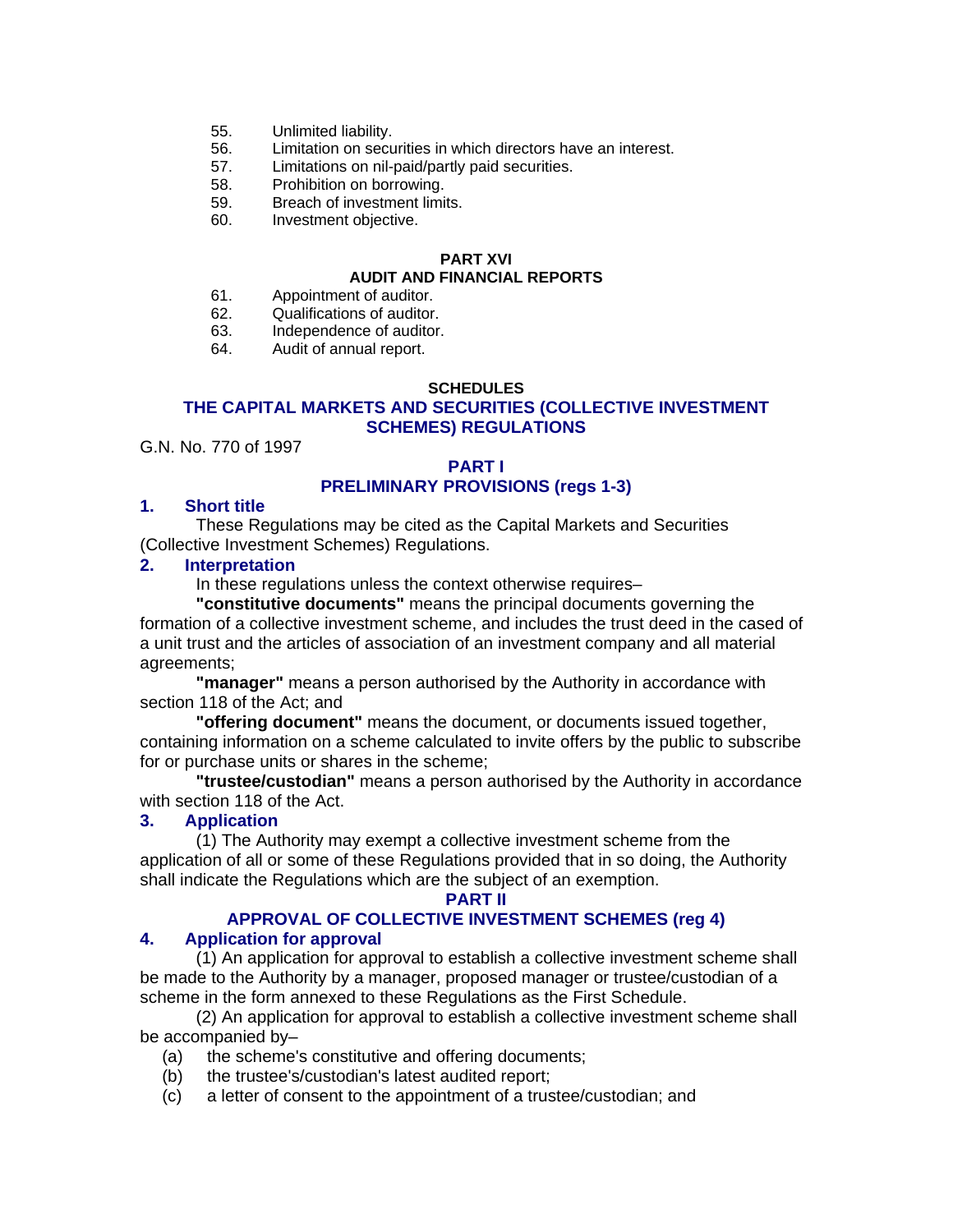(d) a fee of ............................... shillings.

# **PART III**

# **TRUSTEE CUSTODIAN OF COLLECTIVE INVESTMENT SCHEME (reg 5)**

# **5. General obligations of trustee/custodian**

The trustee/custodian shall–

- (a) take into his custody or under his control all the property of the collective investment scheme and hold it in trust for the holders in accordance with the provisions of the constitutive documents; cash and registrable assets shall be registered in the name of or to the order of the trustee/custodian;
- (b) be liable for any act or omission of any agent with whom any investments in bearer form are deposited as if they were the act or omission of any nominee in relation to any investment forming part of the property of the collective investment scheme;
- (c) take reasonable care to ensure that the sale, issue, repurchase, redemption and cancellation of units/shares effected by a collective investment scheme are carried out in accordance with the provisions of the constitutive documents;
- (d) take reasonable care to ensure that the methods adopted by the manager in calculating the value of units or shares are adequate to endure that the sale, issue, repurchase, redemption and cancellation prices are calculated in accordance with the provisions of the constitutive documents;
- (e) carry out the instructions of the manager in respect of investments unless they are in conflict with the provisions of the offering or constitutive documents;
- (f) take reasonable care to ensure that the investment and borrowing limitations set out in the constitutive documents, and the conditions under which the collective investment scheme was authorised are complied with;
- (g) issue a report to the holders to be included in the annual report on whether in the trustee/custodian's opinion, the manager has in all material respects managed the scheme in accordance with the provisions of the constitutive documents; if the manager has not done so, the respect in which he has not done so and the steps which the trustee/custodian has taken in respect thereof;
- (h) take reasonable care to ensure that unit or share certificates are not issued until subscription moneys have been paid;
- (i) ensure that any registrable investments which are held for shareholders or unit holders in the collective investment scheme are properly registered in the names of the shareholders or unit holders or, with the consent of the shareholder or unit holder, in the name of an eligible nominee; and
- (j) where title to investments is recorded electronically, to ensure that entitlements are separately identified from those of the manager of the collective investment scheme in the records of the person maintaining records of entitlement.

# **PART IV**

# **MANAGER OF SCHEME (reg 6)**

## **6. General obligations of a manager**

A manager shall–

- (a) manage a collective investment scheme in accordance with the scheme's constitutive documents in the exclusive interest of the holders and fulfil the duties imposed on it by the general law;
- (b) maintain or cause to be maintained the books and records of the collective investment scheme and prepare the scheme's accounts and reports, including at least two reports to be published in respect of each financial year and sent to all registered holders in accordance with Regulation 38; and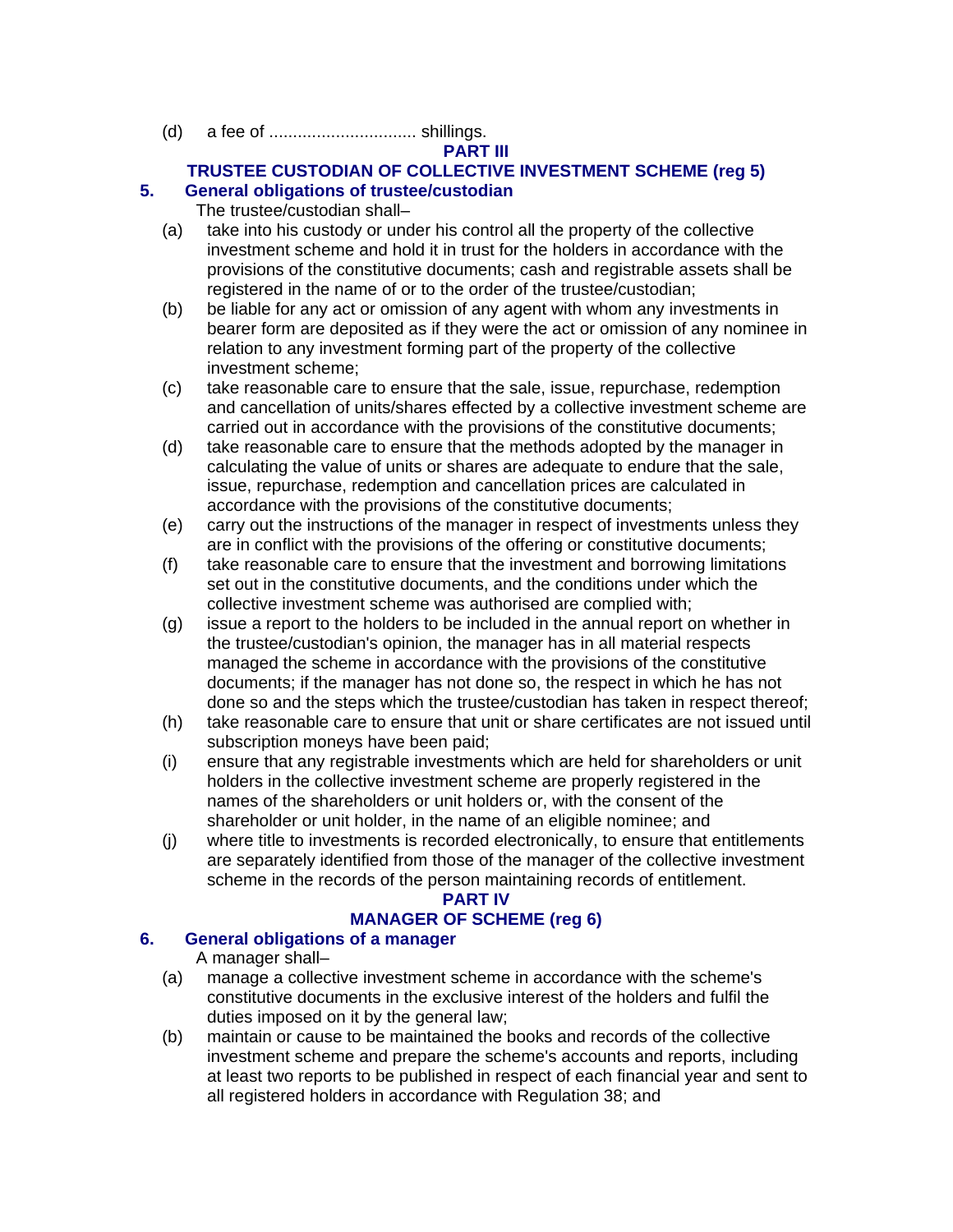(c) ensure that the constitutive documents are made available for inspection by the public in Tanzania, free of charge at all times during normal working hours at its place of business and make copies of such documents available upon the payment of a reasonable fee.

# **PART V**

# **SELF-MANAGED SCHEMES (regs 7-11)**

## **7. Self-managed collective investment schemes**

A collective investment scheme may be managed by its own Board of Directors who shall perform the functions of a management company.

## **8. Directors of self-managed schemes**

Where a collective investment scheme is a self-managed scheme, references in these Regulations to directors of a manager are to be deemed to be references to the directors of a self-managed scheme.

## **9. Directors of self-managed schemes not to deal as principals**

The directors of a self-managed scheme are prohibited from dealing with the scheme as principals.

## **10. Board of Directors of a self-managed scheme**

A Board of Directors of a self-managed scheme shall discharge all the obligations of a manager mentioned in these Regulations.

## **11. Constitutive documents of self-managed schemes**

In addition to other requirements of collective investment schemes, the constitutive document of a self-managed scheme shall contain the following provisions–

- (a) that holders may convene a meeting and, by way of an ordinary resolution, remove any of the directors considered no longer fit and proper to manage the schemes assets; and
- (b) that the directors' fees and remuneration shall be fixed by the holders at a general meeting.

#### **PART VI**

## **CONSTITUTIVE DOCUMENTS OF COLLECTIVE INVESTMENT SCHEMES (regs 12- 15)**

## **12. Requirements of constitutive documents**

The constitutive documents of a collective investment scheme shall contain all information which is listed in the Third Scheme annexed to these Regulations.

## **13. No exemption from liability on the part of trustee/custodian, manager or Board of Directors**

Nothing in the constitutive document may provide that the trustee/custodian, manager or directors of a collective investment scheme be exempted from any liability to holders, unopposed under the law of Tanzania or breaches of trust through fraud or negligence, nor may they be indemnified against such liability by holders or at holder's expense.

## **14. Alteration of constitutive documents**

(1) The constitutive document may be altered by the manager and trustee/custodian without consulting holders, provided that the trustee/custodian certifies in writing that in its opinion the proposed alteration–

- (a) is necessary to enable compliance with fiscal, statutory or other official requirements; or
- (b) does not materially prejudice holder's interests, does not to any material extent release the trustee/custodian , manager or any other person from any liability to holders and does not increase the costs and changes payable from the scheme's property; or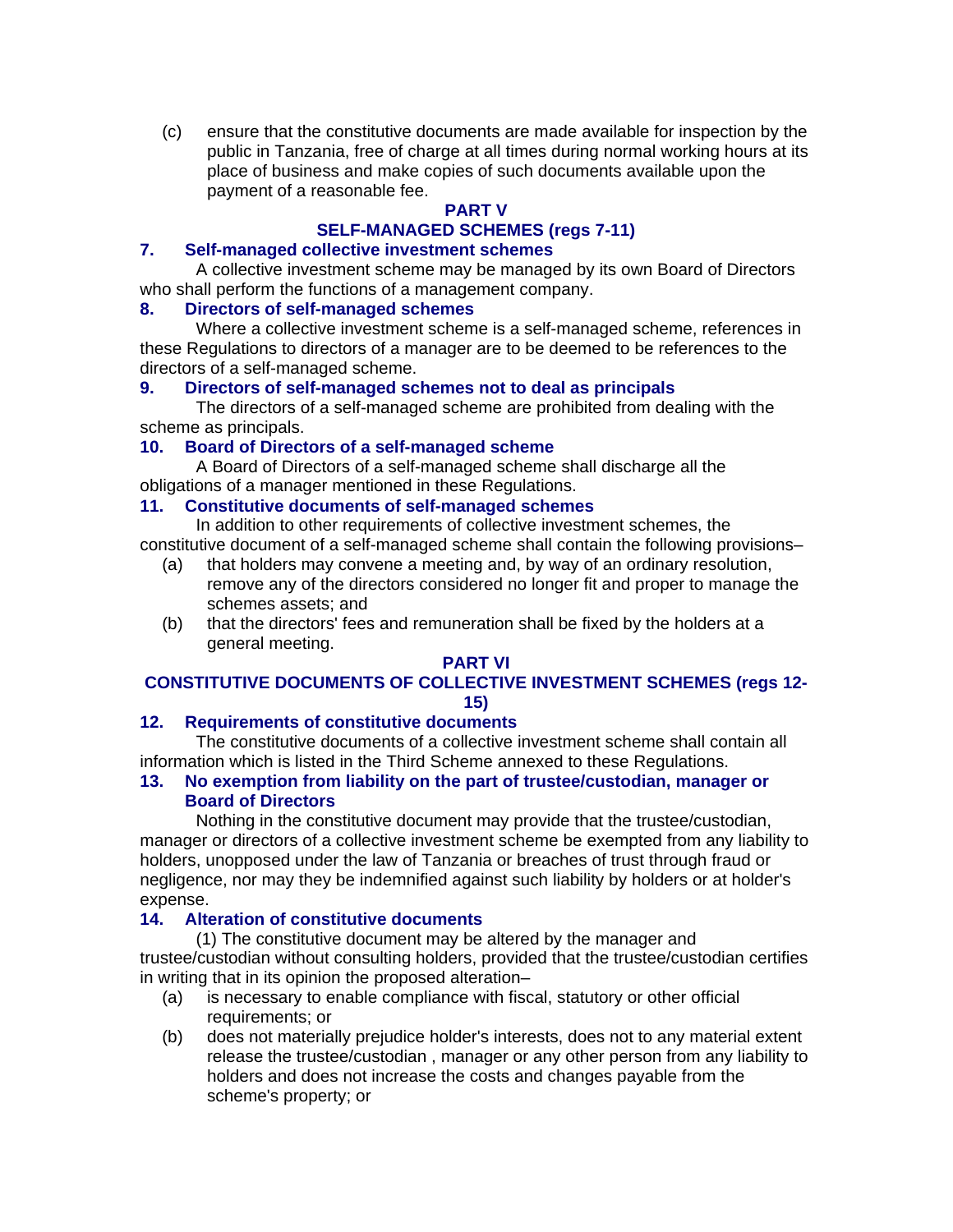(c) is necessary to correct a manifest error.

(2) In all other cases, no alteration may be made except by a special or extraordinary resolution of holders.

# **15. Alterations subject to approval of the Authority**

(1) All proposed alterations or additions to the offering or constitutive documents shall be submitted to the Authority for prior approval.

(2) The Authority shall determine whether holders should be notified and the period of notice (if any) be applied before the changes are to take effect.

(3) Such notice period shall not exceed three months unless the Authority, having regard to the merits of the case, otherwise determines.

#### **PART VII**

#### **COLLECTIVE INVESTMENT SCHEME OFFERING DOCUMENT (regs 16-19) 16. Collective investment schemes to issue offering documents**

Every collective investment scheme shall issue an up-to-date offering document which shall contain all the information necessary for investors to be able to make an informed judgement of the investment proposed to them, and in particular shall contain the information listed in the Second Schedule annexed to these regulations.

## **17. Offering documents to be accompanied by Audited reports**

An offering document shall be accompanied by the collective investment scheme's most recent audited annual report and accounts together with its semi-annual report if published after the annual report.

## **18. Application form to be supplied to holders**

No application form may be supplied to any person who is not a holder unless accompanied by the offering document, except that an advertisement or report containing all the information listed in the Second Schedule may be allowed to incorporate an application form.

## **19. Performance data and estimated yield**

(1) If performance data or estimated yield is quoted in an offering document, advertisement or any other invitation to the public to invest, the Authority may require justification of the calculation.

(2) No forecast of a scheme's perfomance may be made.

(3) The publication of a prospective yield does not constitute a forecast of performance.

## **PART VIII INVESTMENT PLANS (reg 20)**

# **20. Conditions for investment plans**

If investment plans are offered–

- (a) before contracting for a plan, a prospective plan holder shall be given full details in writing of his rights and obligations, of all costs and charges levied on plan holders and of the consequences of terminating his plan;
- (b) unless he has requested to the contrary, each plan holder shall be advised at least once a year of the opening balance of units, latest transaction details and closing balance of units;
- (c) the plan shall include a direction to potential investors that they should refer to the offering documents of the scheme to which they are considering linking their plan;
- (d) an investment plan leaflet to be distributed in Tanzania shall not solicit investment in collective investment schemes which have not been authorised by the Authority; and
- (e) in respect of any increase of initial fee of investment plans up to the maximum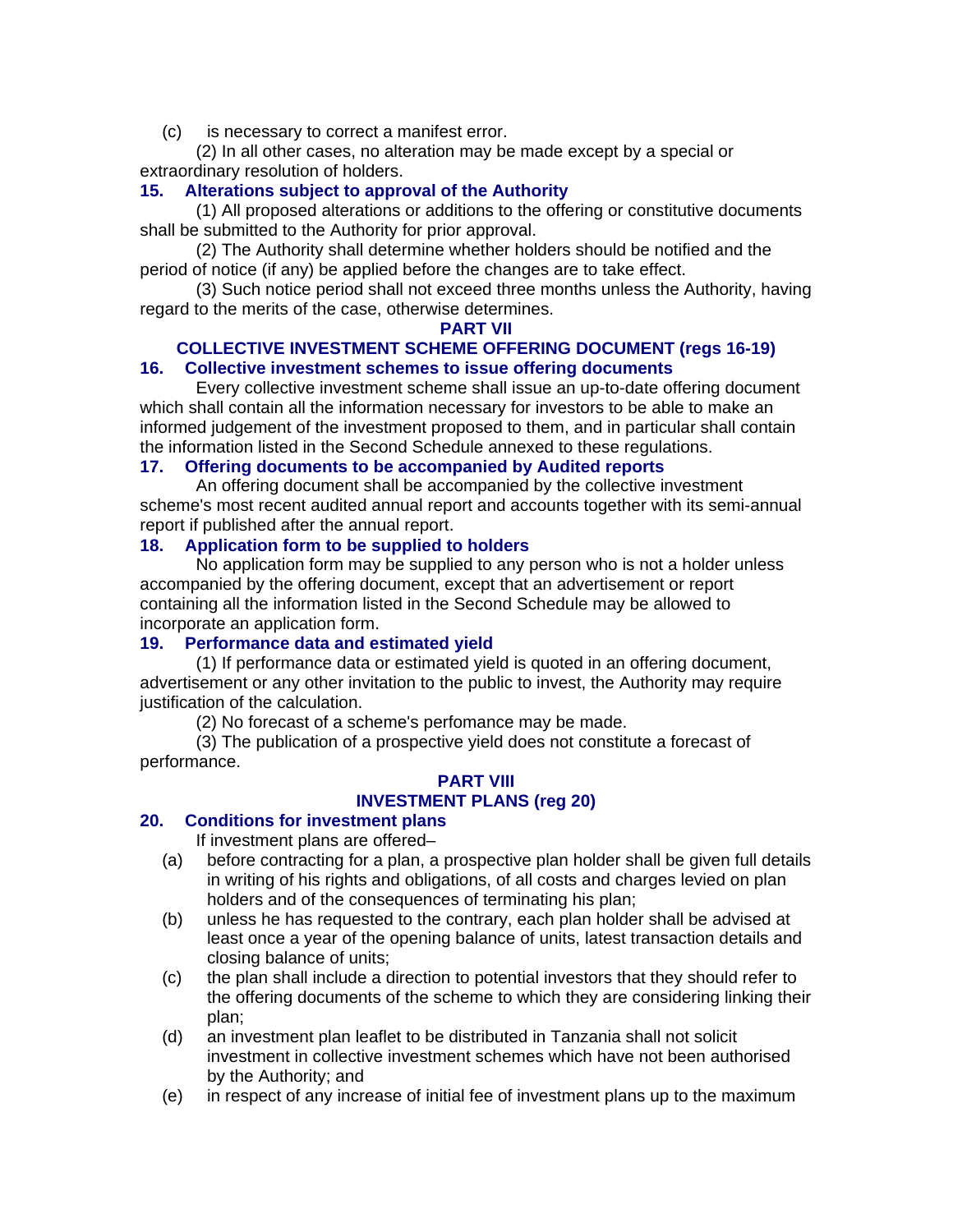permitted level, at least three months prior notice shall be given to holders concerned.

## **PART IX**

## **PRICING, ISSUE AND REDEMPTION OF UNITS/SHARES (regs 21-31) 21. Initial offer**

If initial offer is made, no investment of subscription money can be made until conclusion of the first issue of units or shares at the initial price.

## **22. Valuation and pricing**

(1) Offer and redemption prices shall be calculated on the basis of a collective investment scheme's net assets value divided by the number of units or shares outstanding.

(2) Such prices may be adjusted by fees and charges for management of the scheme, which shall first be charged against investment income, next against dealing profits from the issue and redemption of units of shares in the scheme, and lastly against the capital value of the investments of the fund.

(3) The amount or method of calculating such fees and charges shall be clearly disclosed in the offering document.

#### **23. Valuation of unquoted securities**

The value of investments not listed or quoted on a recognised market shall be determined on a regular basis by a professional person approved by the trustee/custodian as qualified to value such investments.

#### **24. Dealing**

(1) There shall be at least one regular dealing day per month or in three months.

(2) Any price offer which the manager or the distribution company quotes or publishes shall be the maximum price payable on purchase and any redemption price shall be the net price receivable on redemption.

#### **25. Redemptions to be prompt**

The maximum interval between the receipt of a properly documented request for redemption of units or shares and the payment of the redemption money to the holder may not exceed a period of one calendar month.

#### **26. Change to dealing**

Where a collective investment scheme deals at a known price and where, based on information available, the price exceeds or falls short of the current value of the underlying assets by more than *x* percent, the manager shall defer dealing and calculate a new price as soon as possible.

#### **27. Notice of change in method of dealing**

A permanent change in the method of dealing may only be made after one month's notice to holders.

## **28. Temporary changes**

A temporary change may only be made in exceptional circumstances, having regard to the interest of holders.

#### **29. Suspension and deferral of dealings**

Suspension of dealings may be provided for only in exceptional circumstances having regard to the interest of holders.

## **30. Authority to be notified of cessation or suspension**

(1) The manager shall immediately notify the Authority if dealing in units or shares ceases or is suspended.

(2) The fact that dealing is suspended shall be published immediately following such decision and at least once a month during the period of suspension, in the newspaper in which a collective investment scheme's price are normally published.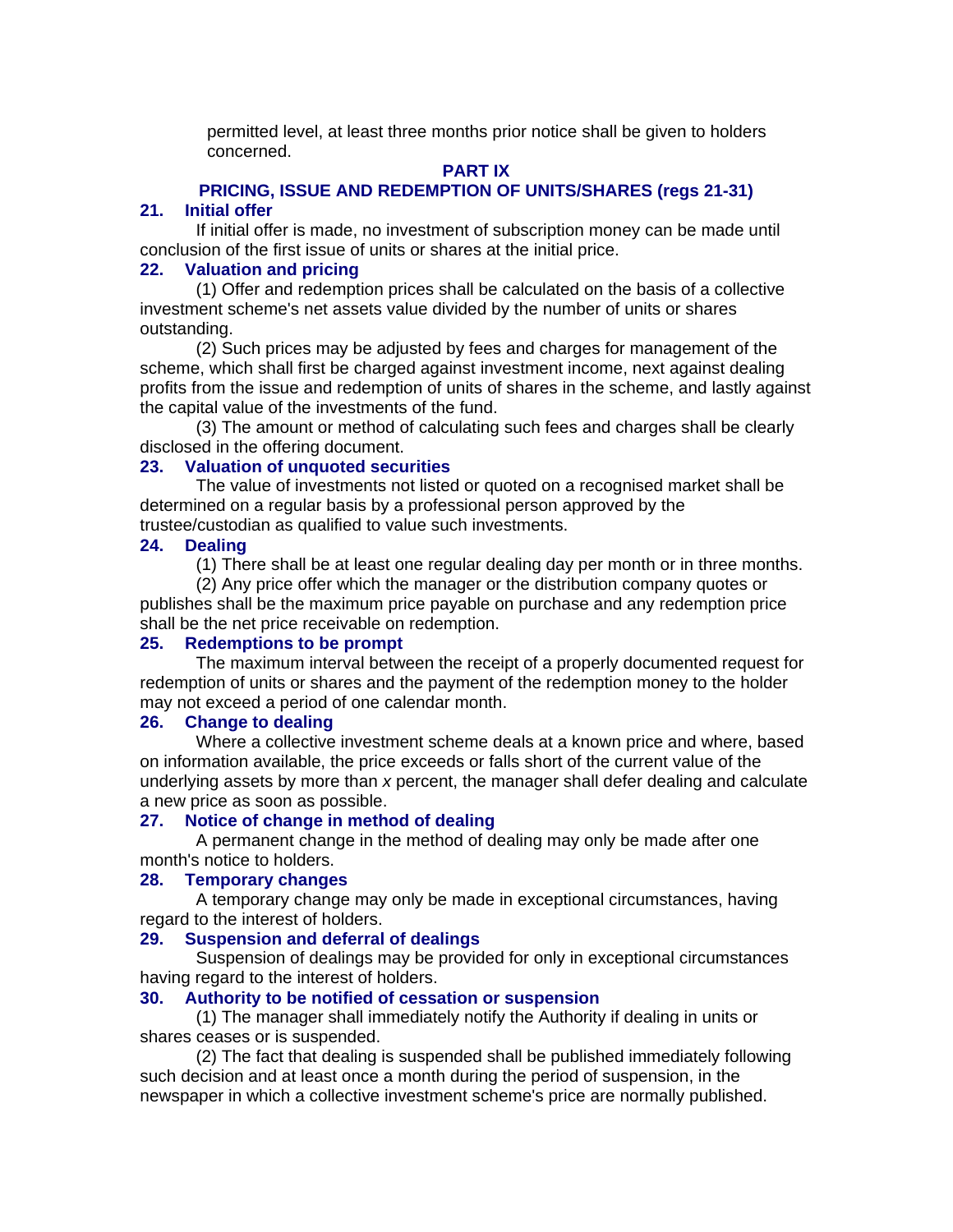## **31. Deferral of redemptions**

Where redemption requests on any one dealing day exceed ten per cent of the total number of units or shares in issue, redemption requests in excess of ten percent may be deferred to the next dealing day.

#### **PART X**

## **TRANSACTIONS WITH ASSOCIATED PERSONS (regs 32-35)**

## **32. Underwriting contracts**

No person shall be allowed to enter on behalf of a collective investment scheme into underwriting or sub-underwriting contracts without the prior consent of the trustee/custodian and unless the scheme or the manager provides in writing that all commissions and fees payable to the manager under such contracts and all investments acquired pursuant to such contracts shall form part of a collective investment scheme's assets.

#### **33. Interest on deposits**

If cash forming part of a collective investment scheme's assets is deposited with the trustee/custodian, the manager, or with any associated person of these companies (being an institution authorised to accept deposits), interest shall be received on the deposit at a rate not lower than the prevailing commercial rate for a deposit of that size and term.

## **34. Transactions to be at arm's length**

(1) All transactions carried out by or on behalf of a collective investment scheme shall be at arm's length.

(2) In particular, any transactions between a collective investment scheme and the manager, the directors of the scheme or any of their associated persons as principal may only be made with the prior consent of the trustee/custodian.

(3) The annual report shall disclose whether one dealer accounted for fifty percent or more of the scheme's transactions in value in any one financial year. **35. [Omitted].** 

# **PART XI**

# **MEETINGS (reg 36)**

# **36. Requirements for meetings**

A collective investment scheme shall arrange to conduct general meetings of holders as follows–

- (a) holders shall be able to appoint proxies;
- (b) votes shall be proportionate to the number of units or shares held, or to the value of units or shares held where there are accumulated units or shares;
- (c) the quorum for meetings at which a special or extraordinary resolution is to be considered shall be the holders of twenty-five percent of the units or shares in issue, and ten percent if only an ordinary resolution is to be considered;
- (d) if within half an hour from the time appointed for the meeting a quorum is not present, the meeting shall stand adjourned for not less than fifteen days and the quorum at an adjourned meeting shall be those persons present in person or by proxy;
- (e) if the possibility exists of a conflict of interests between different classes of holders there shall be provisions for class meetings;
- (f) an extraordinary general meeting shall be convened for the following purposes–
	- (i) to modify, alter or add to the constitutive documents except as provided in regulation fourteen;
	- (ii) to terminate a collective investment scheme (unless the means of termination of the scheme are stipulated in the constitutive documents, in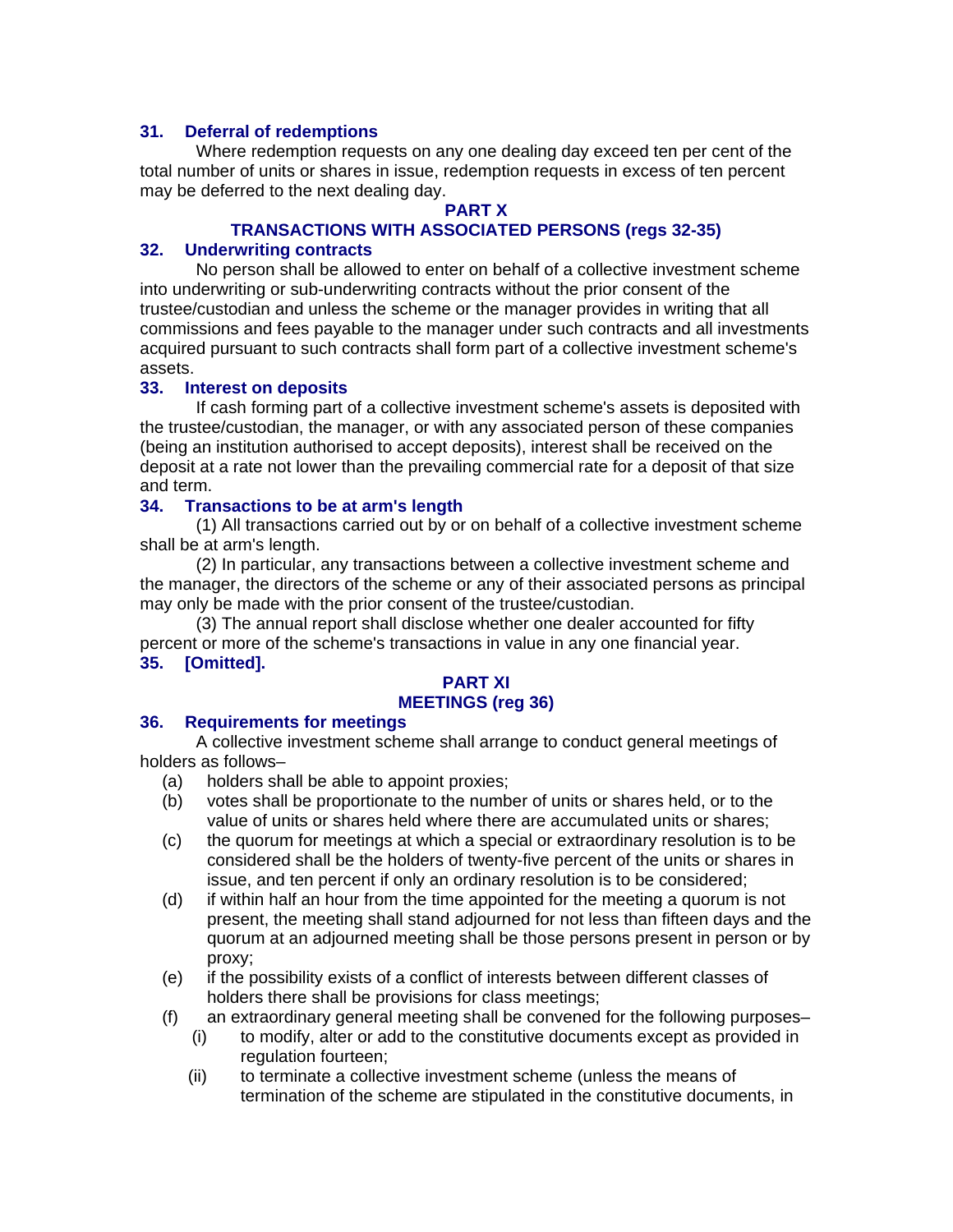which case termination shall be effected in accordance with the provisions of the constitutive documents);

- (g) where bearer units are in issue, proper provision shall be made for notification to bearer holders in Tanzania of the timing and agenda of forthcoming meetings and voting arrangements;
- (h) the directors of a collective investment scheme, the trustee/custodian, the manager, and their associated persons are prohibited from voting their beneficially owned shares at, or counted in the quorum for, a meeting at which they have a material interest in the business to be conducted;
- (i) an ordinary resolution may be passed by a simple majority of the votes of those present and entitled to vote in person or by proxy at a duly convened meeting; and
- (j) a special or extraordinary resolution may only be passed by seventy-five percent or more of the votes of those present and entitled to vote in person or by proxy at a duly convened meeting.

# **PART XII**

# **MEMBERS REGISTER (reg 37)**

## **37. Maintenance of Register**

(1) A collective investment scheme shall maintain a register of holders.

(2) The Authority shall be notified on request of the address where the register is kept.

# **PART XIII**

# **REPORTING REQUIREMENTS (regs 38-43)**

# **38. Report to holder**

(1) At least two reports shall be published in respect of each financial year.

(2) Annual reports shall be published and distributed to holders within four months of the end of a collective investment scheme's financial year and interim reports shall be published and distributed to holders within two months of the end of the period they cover.

# **39. Notice of changes to document**

Notification to holders shall be made in respect of any changes to the offering or constitutive documents as determined by the Authority pursuant to Regulation 15.

# **40. Reports on prices and assets values**

(1) The scheme's latest available offer and redemption prices or net asset value shall be published at least once a month in at least one of the leading Tanzania daily newspapers.

(2) If dealing is suspended, notice of this fact shall be published in accordance with regulation 30.

# **41. Reporting to the Authority**

Subsequent to the authorisation of a collective investment scheme, all financial reports produced by or for a collective investment scheme, its manager and trustee/custodian shall be filed with the Authority.

## **42. Authority may demand further information**

The manager shall supply to the Authority upon request, all information relevant to the scheme's financial reports and accounts.

## **43. Changes to data in application form**

The manager shall notify the Authority as soon as possible of any change to the data in the application form.

## **PART XIV FEES (regs 44-46)**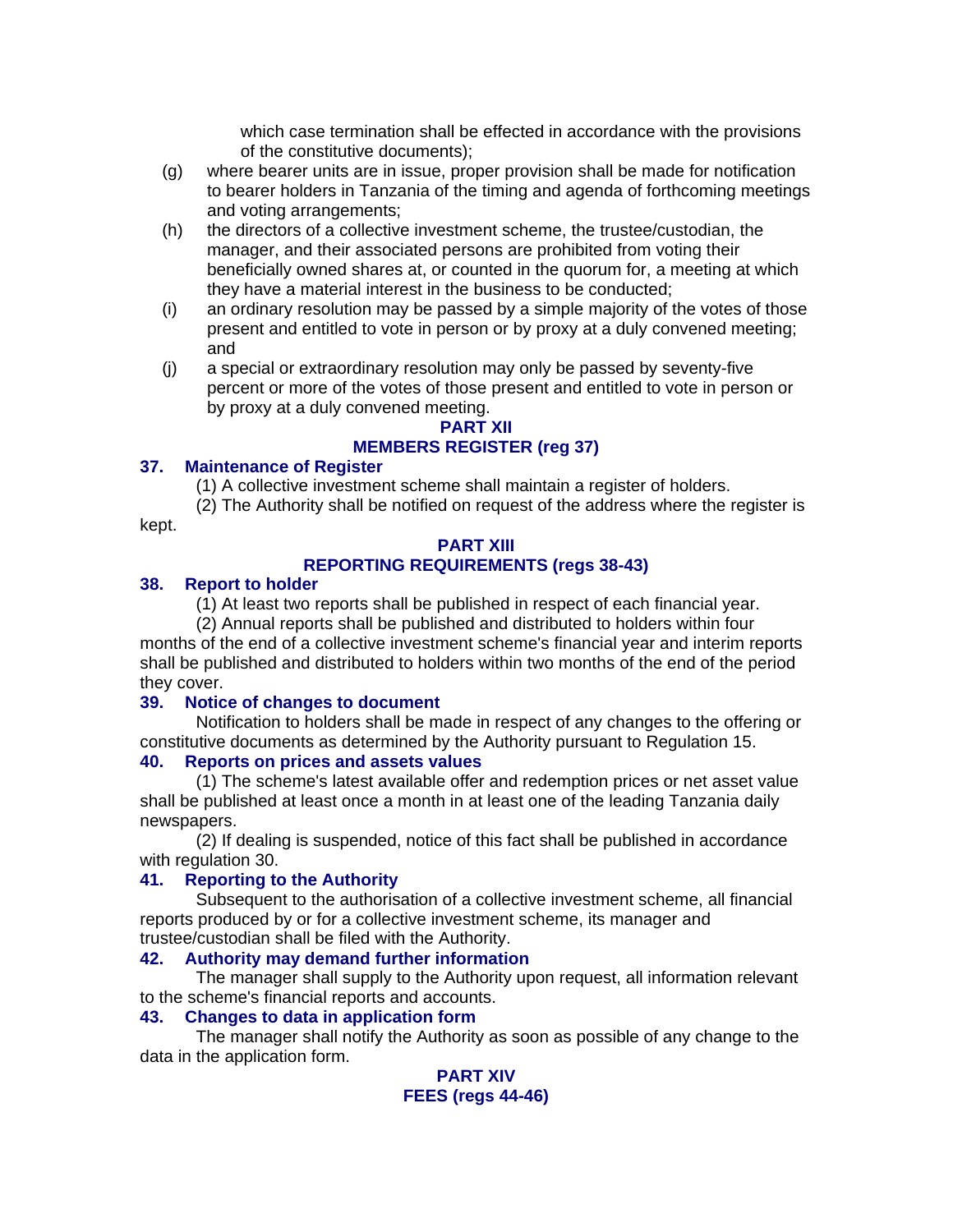#### **44. Statement as to costs and charges**

The level/basis of calculation of all costs and charges payable from a collective investment scheme's property shall be clearly stated, with percentages expressed on a per annum basis in the offering document.

#### **45. Sales agents' commission**

Commission to sales agents in respect of dealing in units or shares of a collective investment scheme shall not be payable from the scheme's property.

### **46. Notice of increase of management fee**

In respect of any increase of the management fee up to the maximum level permitted under the scheme, at least three months prior notice shall be given to all holders.

#### **PART XV**

## **ADVERTISING AND PUBLIC ANNOUNCEMENTS (regs 47-51)**

#### **47. Authority to approve advertisements**

(1) Advertisement and other invitations to the public in Tanzania to invest in a collective investment scheme, including public announcements, shall be submitted to the Authority for approval prior to their issue or publication in Tanzania.

(2) Any publication submitted for approval which concerns the trustee shall be accompanied by its written consent.

(3) The approval so granted may be varied or withdrawn by the Authority as it deems fit.

(4) Once authorised, this advertisement may be used for a maximum period of six months, provided there are no material changes in that period to a unit trust scheme or to the advertisement itself.

(5) Unless the Authority disapproves submitted material within fourteen calendar days of its submission, the Authority shall be deemed to have approved it.

#### **48. Statements as to approval of schemes**

(1) If a collective investment scheme is described as having been approved by the Authority it shall be stated that, in giving this approval, the Authority does not take responsibility for the financial soundness of the scheme or for the correctness of any statements made or opinions expressed in this regard.

(2) Such a statement shall comply with the requirements of Regulation.

#### **49. Mention of unapproved schemes**

Advertisements and other invitations to the public in Tanzania shall not refer to any collective investment scheme which has not obtained approval from the Authority.

#### **50. Warning statements**

Advertisements shall include a warning statement that–

- (a) the price of units or shares, and the income from them (if the scheme pays a dividend), may go down as well as up; and
- (b) investors are reminded that in certain circumstances their right to redeem their units or shares may be suspended.

#### **51. Format of warning statements**

(1) Warning statements shall be printed in type of the same size as the rest of the text in the advertisement.

(2) Notwithstanding subregulation (1), they may be in smaller text if printed in bold type or prominently outlined.

(3) In all cases the warning shall be capable of being read with reasonable ease by anyone scanning the advertisement.

#### **PART XVI**

#### **INVESTMENT LIMITS OF A COLLECTIVE INVESTMENT SCHEME (regs 52-60)**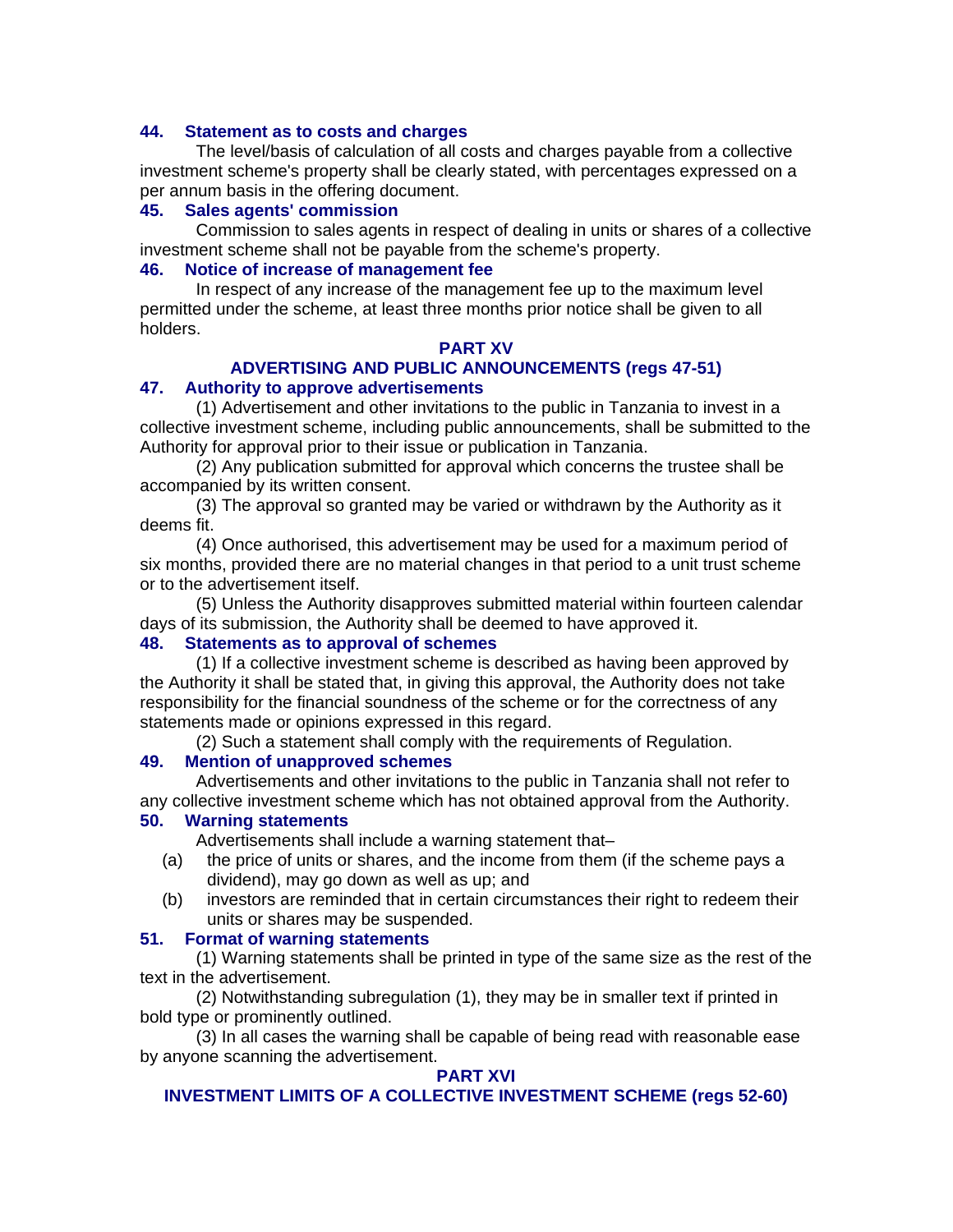## **52. Investment limits**

The Authority may prescribe rules relating to the maximum and minimum limits of investments which may be made by collective investment schemes in securities issued by a single issuer, classes of securities, unquoted securities and other holdings.

## **53. Schemes to observe investment limits**

Investments made by a collective investment scheme shall not exceed or fall below the limits prescribed by the Authority under regulation 52.

## **54. Limitation on making loans**

A collective investment scheme may not lend, assume, guarantee, endorse or otherwise become directly or contingently liable for or in connection with any obligation or indebtedness of any person without the prior written consent of the trustee/custodian.

## **55. Unlimited liability**

A collective investment scheme may not acquire any asset which involves the assumption of any liability which is unlimited.

## **56. Limitation on securities in which directors have an interest**

A collective investment scheme may not invest in any security of any class in any company or body if any director or officer of the manager owns more than ........ of the total nominal amount of all issued securities of that class, or, collectively the directors and officers of the manager own more than five percent of those securities.

## **57. Limitations on nil-paid/partly paid securities**

The portfolio of a collective investment scheme may not include any security where a call is to be made for any sum unpaid on that security unless that call could be met in full out of cash or near cash by the scheme's portfolio.

#### **58. Prohibition on borrowing**

A unit trust scheme shall not borrow.

## **59. Breach of investment limits**

If the investment limits of this Part are breached, the manager shall take as a priority objective all such steps as are necessary within a reasonable period of time to remedy the situation, taking due account of the interests of the holders.

#### **60. Investment objective**

If the name of a collective investment scheme indicates a particular objective, geographic region or market, the scheme shall invest at least seventy percent of its noncash assets in securities and other investments to reflect the particular objective or geographic region or market the scheme represents.

#### **PART XVI**

# **AUDIT AND FINANCIAL REPORTS (regs 61-64)**

## **61. Appointment of auditor**

The manager shall, at the outset and upon any vacancy, appoint an auditor for a collective investment scheme.

#### **62. Qualifications of auditor**

A person shall not be qualified for appointment as auditor unless he is a member and holds a valid practising certificate issued by the National Board of Accounts and Auditors.

#### **63. Independence of auditor**

The auditor shall be independent of the manager and of the trustee/custodian.

### **64. Auditor of annual report**

The manager shall cause the scheme's annual report to be audited by the auditor, and such report shall contain the information provided for in clause *seventeen* of the Fourth Schedule annexed to these Regulations.

## **FIRST SCHEDULE**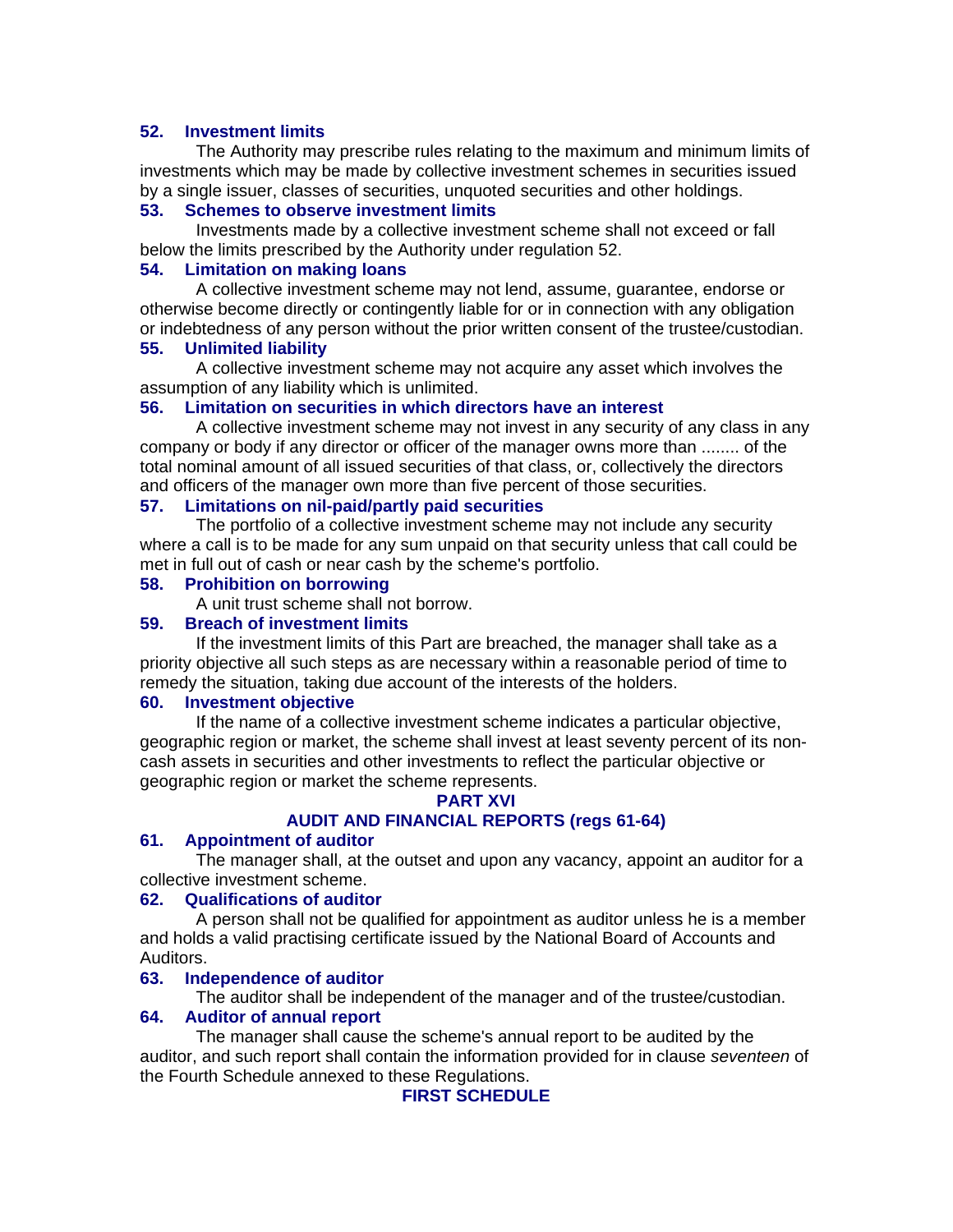# **APPLICATION FORM FOR AUTHORISATION OF A COLLECTIVE INVESTMENT SCHEME**

# *General details of the scheme*

- **1.** Name of the scheme.
- **2.** Names of the sub-funds (if any).
- **3.** Structure of the scheme.
- **4.** Quotation on any securities exchange.
- **5.** Launch: date and place.
- **6.** Dealing: daily/weekly/other.
- **7.** Valuation of assets: daily/weekly/monthly.
- **8.** Pricing: forward/historic/other.
- **9.** Investment plans to be offered.

# *For each scheme*

- **10.**
- (a) Fee structure–
	- (i) level of all charges payable by investor; and
	- (ii) level/basis of calculation of all charges payable by the scheme.
- (b) For equity/bond funds–
	- (i) investment objective and borrowing powers; and
	- (ii) currency of denomination;
- (c) minimum initial subscription and the minimum subsequent holding.

# *Details of the parties to the scheme*

**11.** The manager:

- (a) Name;
- (b) Registered/business address;
- (c) Name of the ultimate holding company;
- (d) Previously approved by the Authority to manage authorised schemes? If no, the resumés of the directors and most recent audited financial report;
- (e) Person(s) for contact with the Authority.

**12.** In the case of a self-managed scheme, the resumés of the directors of the scheme and person(s) for contact.

**13.** The trustee/custodian:

- (a) Name;
- (b) Registered/business address;
- (c) Name of the ultimate holding company;
- (d) Previously approved by the Authority to manage authorised schemes? If no, the resumés of the directors and most recent audited financial report;
- (e) Person(s) for contact with the Authority.

**14.** The investment adviser (if any):

- (a) Name;
- (b) Registered/business address;
- (c) Name of the ultimate holding company.

**15.** For the trustee/custodian, manager and investment adviser:

- (a) which, if any, of these companies are associated persons;
- (b) name anyone who holds appointments, as director or offer, with more than one of these companies.

**16.** The auditors:

- (a) Name;
- (b) Registered/business address.
	- **17.** The principal dealer (if any):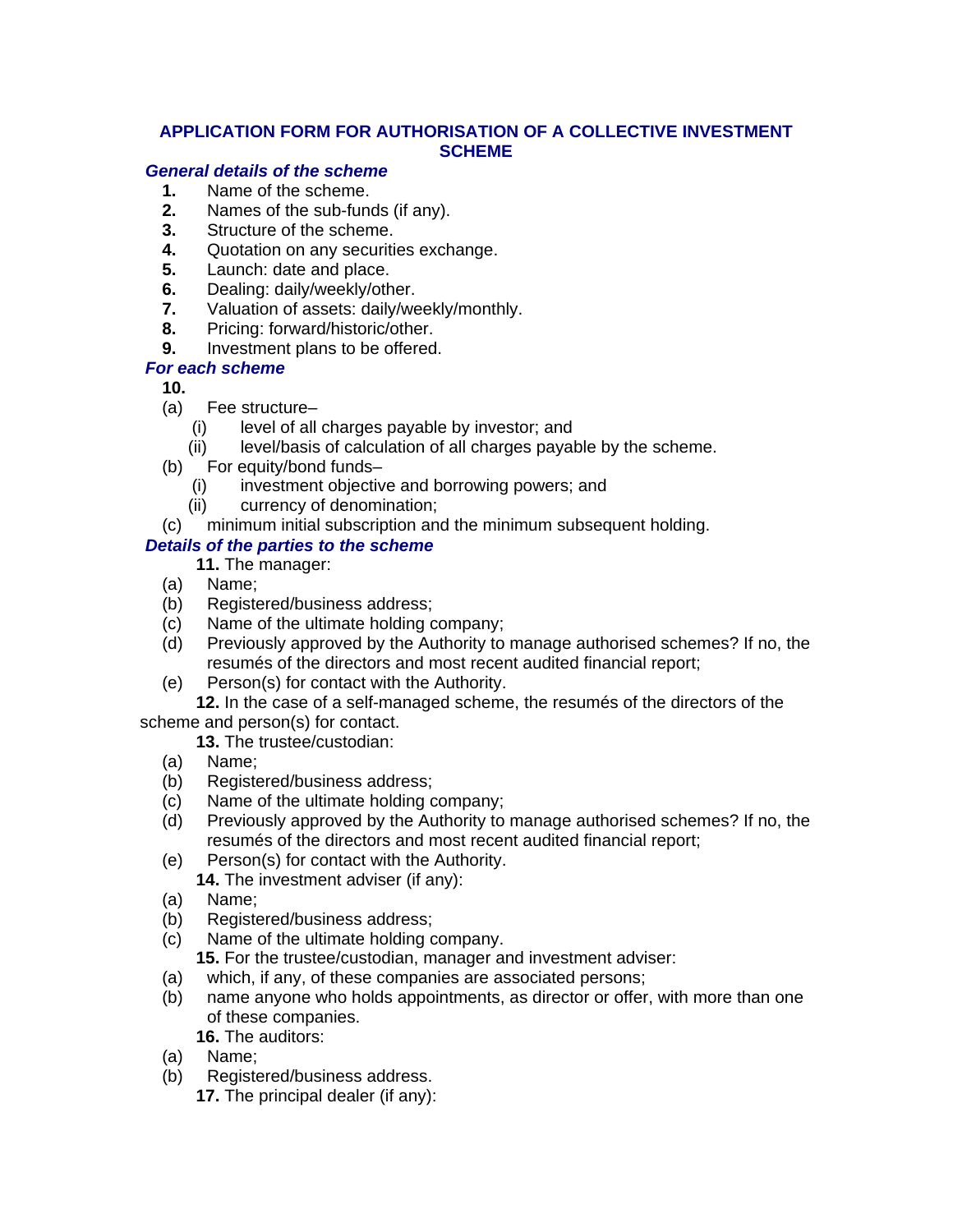- (a) Name;
- (b) Registered/business address;
- (c) The approximate percentage of the scheme's transactions in value of securities carried out by the principal broker within the latest financial year of the scheme;
- (d) Whether the trustee/custodian, the directors of the scheme, the manager or the investment adviser is an associated person of the principal broker.

#### **SECOND SCHEDULE**

## **INFORMATION TO BE DISCLOSED IN THE OFFERING DOCUMENT**

(NOTE: *This list is not intended to be exhaustive. The directors of the scheme or the manager are obliged to disclose any information which may be necessary for investors to make an informed judgement.*)

#### *Constitution of the scheme:*

**1.** Name, registered address and place and date of creation of the scheme, with an indication of its duration if limited.

#### *Investment objectives and restrictions:*

**2.** Details of investment objectives and policy, including summary of the investment and borrowing restrictions.

#### *Operators and principals:*

**3.** The names and registered addresses of the following parties (where applicable)–

- (a) the directors of the scheme/manager and its board of directors;
- (b) the trustee/custodian;
- (c) the investment adviser;
- (d) the Tanzania representative;
- (e) the Tanzania distribution company, if different from (d) above;
- (f) the auditors;
- (g) the registrar; and
- (h) the lawyers to the scheme.

#### *Characteristics of unit or shares:*

**4.** Minimum investment (if any).

**5.** A description of the different types of units or shares, including their currency or denomination.

**6.** Form of certification.

**7.** Frequency of valuation and dealing, including dealing days.

## *Application and redemption procedures:*

**8.** The name(s) of the newspaper(s) in which prices will be published.

**9.** Procedure for subscribing/redeeming units or shares.

**10.** The maximum interval between the request for redemption and the despatch of the redemption proceeds.

**11.** A summary of the circumstances in which dealing in units or shares may be deferred or suspended.

**12.** It shall be stated that no money should be paid to any intermediary who is not a licensed dealer or investment adviser.

#### *Distribution policy:*

**13.** The distribution policy and the approximate dates on which dividends (if any) will be paid (if applicable).

### *Fees and charges:*

**14.**(a) The level of the fees and charges payable by an investor, including all charges levied on subscription and redemption, and conversion (in the case of umbrella funds); and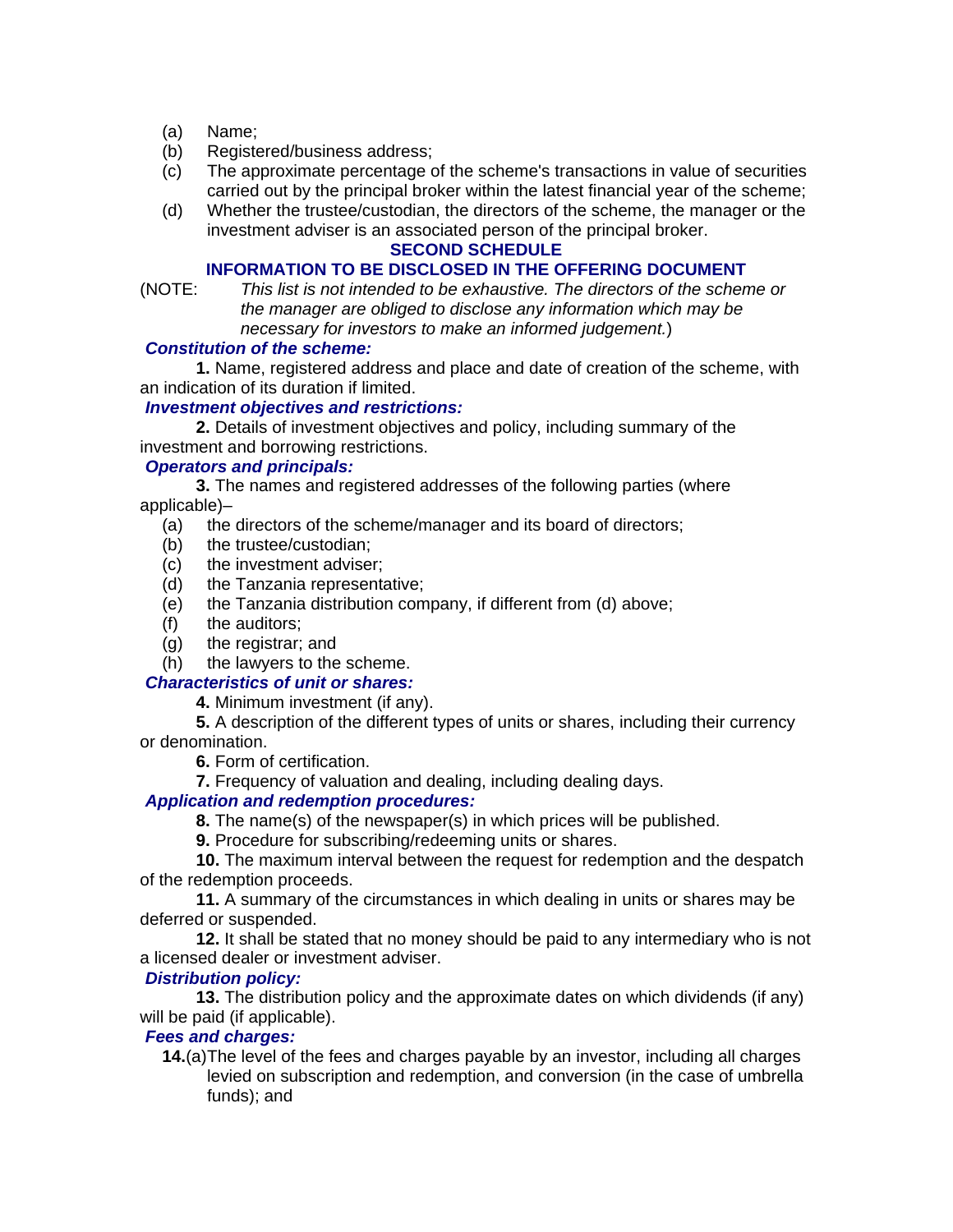(b) The level of all fees and charges payable by the scheme, including management fees, custodian fees and start-up expenses.

**15.** Disclosure of entitlement to brokerage or other transactions benefits of any associated persons to the scheme.

## *Taxation:*

**16.** Details of principal taxes levied on the scheme's income and capital, including tax if any, deducted on distribution to holders.

## *Reports and accounts:*

**17.** The date of the scheme's financial year.

**18.** Particulars of what reports will be sent to registered holders and when, if there are bearer units in issue, information shall be given on where reports can be obtained.

## *Warnings:*

**19.** The following statements/warnings shall be prominently displayed in the offering document–

- (a) "Import if you are in any doubt about the contents of this offering document, you should consult your stockbroker, bank manager, lawyer, accountant or other financial adviser";
- (b) a warning that the price of units or shares and the income from them (where income is distributed) may go down as well as up.

**20.** A list of constitutive documents and an address where they can be inspected free of charge or purchase.

**21.** The date of publication of the offering document.

**22.** A statement that the directors of the scheme or the manager accept responsibility for the information contained in the offering document as being accurate as at the date of publication.

**23.** Details of schemes not authorised shall be shown in the offering document. *Termination of scheme:* 

**24.** A summary of the circumstances in which the scheme can be terminated. **THIRD SCHEDULE** 

# **REQUIRED CONTENTS OF THE CONSTITUTIVE DOCUMENTS**

- **1.** *Name of scheme*.
- **2.** *Participating parties*.

A statement to specify the participating parties including the manager trustee/custodian, and investment adviser (if appointed).

**3.** (1) A *statement* that the constitutive document in binding on each holder as if he had been a part to it and so to be bound by its provisions and authorises and requires the trustee/custodian and the manager to do as required of them by the terms of the constitutive documents.

(2) A *provision* that a holder is not liable to make any further payment after he has paid the purchase price of his units and that no further liability can be imposed on him in respect of the units which he holds.

(3) A *declaration* that the property of the scheme is held by the trustee/custodian in trust for the holders of the units *pari passu* according to the number of units held by each holder. (This may be modified as appropriate for schemes offering income and accumulations units).

#### **4.** *Role of manager*

There shall be–

(a) a statement to list the obligations of the manager as set out in regulation 6 of these regulations;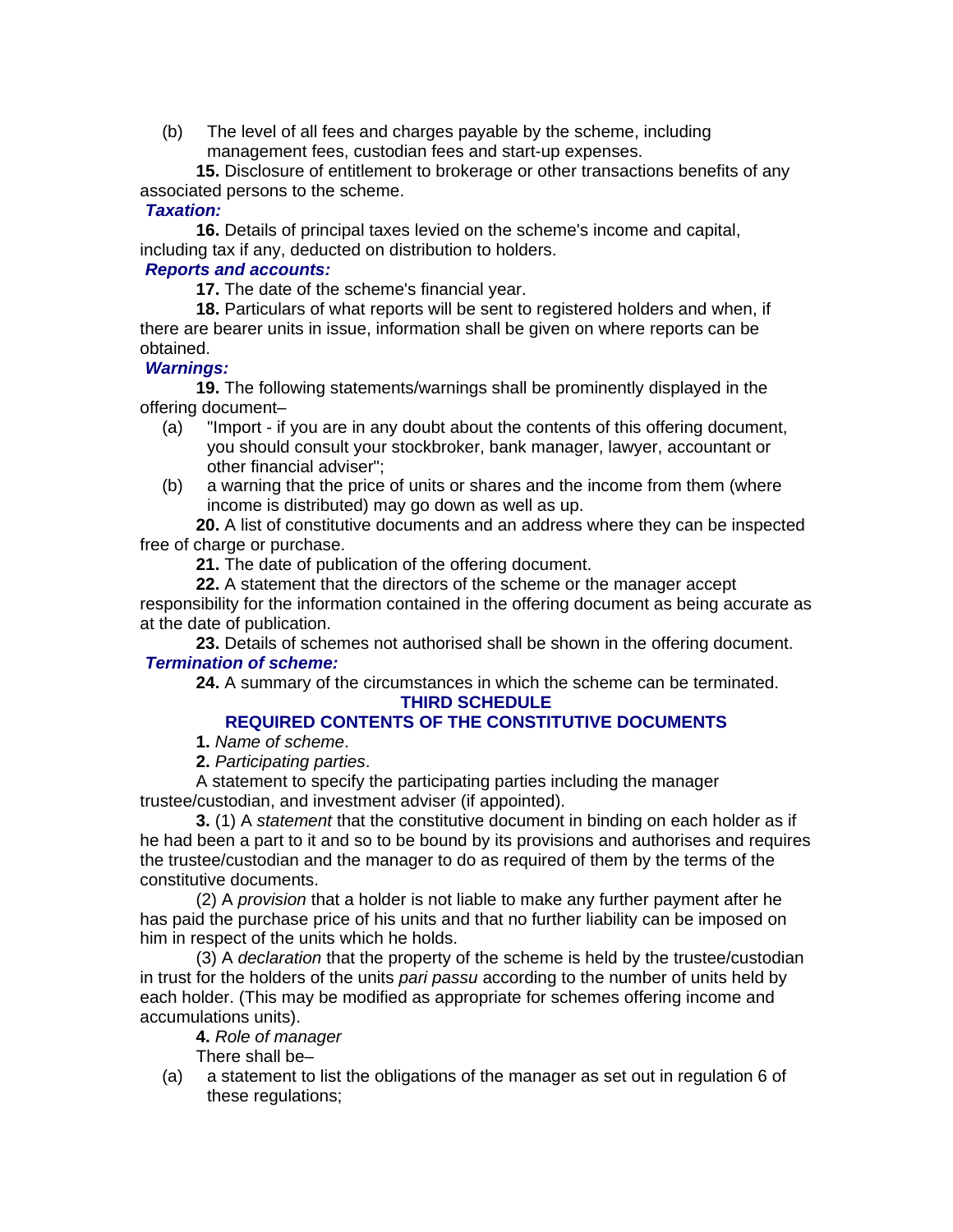(b) a statement that the manager should retire in the manner as stipulated in section 122 of the Act.

**5.** *Investment and borrowing restrictions* 

A statement to list the restrictions on the investment of the deposited property and the maximum borrowing limit of the scheme.

**6.** *Valuation of property and pricing* 

The following requirements on valuation of property and pricing shall be stipulated–

- (a) the method of determining the value of the assets and liabilities of the property of the scheme and the net asset value accordingly;
- (b) the relationship between the privies at which the manager bids or offers units or shares and the most recent net asset value per unit or share;
- (c) the permitted spread between bid and offer prices;
- (d) the circumstances under which the relationship to asset value or the spread may change; and
- (e) the front-end load management charge to purchase units or shares and, if different, the charge to investors tore-invest the proceeds of realising a holding in the scheme.

**7.** *Dealing, suspension and deferral of dealing*  The following shall be stated–

- (a) the circumstances under which the dealing of units or shares can be deferred or suspended; and
- (b) the maximum interval between the receipt of a properly documented request for redemption funds of shares and the payment of the redemption money to the holder should not exceed one calendar month.
	- **8.** *Fees and charges*

The following shall be stated–

- (a) the maximum percentage of the initial charge payable to the manager out of the issue price of a unit or share;
- (b) the maximum fee payable to the manager out of the property of the scheme expressed as an annual percentage;
- (c) fee payable to trustee/custodian;
- (d) preliminary expenses to be amortised against the property for the scheme; and
- (c) all other material fees and charges payable out of the property of the scheme **9.** *Meetings*

Provisions shall be made as to the manner in which holder's meeting are to be conducted in accordance with regulation 36 of these regulations.

**10.** *Transactions with associated persons*  The following shall be stated–

- (a) cash forming part of the property of the scheme may be placed as deposits with the trustee/custodian, manager, the investment adviser or with any connected persons of these companies (being as institution authorised to accept deposits) so long as that institution pays interest thereon at no lower rate that is, in accordance with normal banking practice, the commercial rate for deposits of the size of the deposit question negotiated at arm's length;
- (b) money can be borrowed from the trustee/custodian, manager, the investment adviser or any of their connected persons (being a bank) so long as that bank charges interest at no higher rate, and any fee from arranging or terminating the loan is of no greater amount than is in accordance with normal banking practice, the commercial rate for a loan of the size and nature of the loan in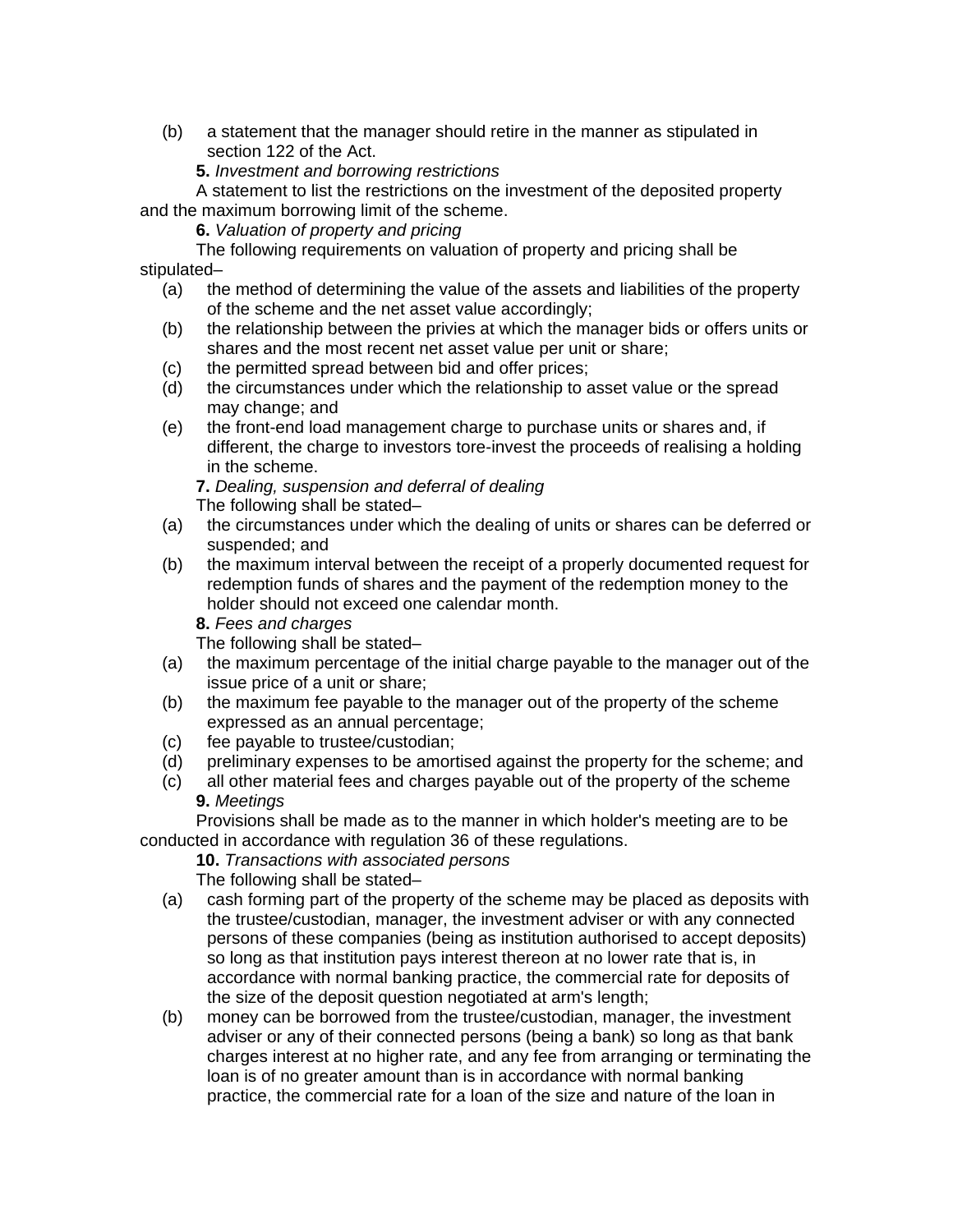question negotiated at arm's length;

(c) any transactions between the scheme and the manager, the investment adviser, directors of the scheme or any of their connected persons as principal may only be made with the prior written consent of the trustee/custodian. **11.** *Distribution policy and date* 

The approximate date(s) in the calendar year on which annual income, if any, will be distributed.

**12.** *Annual accounting period* 

The date in the calendar year on which the annual accounting period ends. In the case of an umbrella fund, this accounting period shall be the same for all constituted funds.

**13.** *Base currency* 

A statement of the base currency of the scheme.

**14.** *Modification of the constitutive documents* 

A statement of the means by which modification to the constitutive documents can be effected.

**15.** *Termination of scheme* 

A statement of the circumstances in which the scheme can be terminated.

#### **FOURTH SCHEDULE CONTENTS OF FINANCIAL REPORTS**

## *General:*

**1.** Annual report shall contain all the information required in the Schedule. Interim reports shall at least contain the Statement of Assets and Liabilities and the Investment Portfolio. Where the scheme has paid or proposes to pay an interim dividend, the amount of dividend shall be disclosed.

**2.** All reports shall contain comparative figures for the previous period except for the Investment Portfolio.

**3.** No unauthorised scheme shall be mentioned in the reports.

**4.** The items listed under the Statement of assets and Liabilities, Revenue Statement, Distribution Statement, Statement of Movements in Capital Account and the Notes to the Accounts, where applicable, shall be disclosed, it is however, not mandatory to adopt the format as shown or to disclose the items in the same order.

## *Statement of Assets and Liabilities:*

**5.** The following shall be separately disclosed–

- (1) total value of investments;
- (2) bank balances;
- (3) formation costs;
- (4) dividends and other receivable;
- (5) amounts receivable on subscription;
- (6) bank loans and overdrafts or other forms of borrowing;
- (7) amounts payable on redemption;
- (8) distribution payable;
- (9) total value of all assets;
- (10) total value of all liabilities;
- (11) net asset value;
- (12) number of units or shares in issue;
- (13) net asset value per unit or share.

## *Revenue Statement:*

**6.** The following shall be separately disclosed–

(1) total investment income net of withholding tax, broken down by category;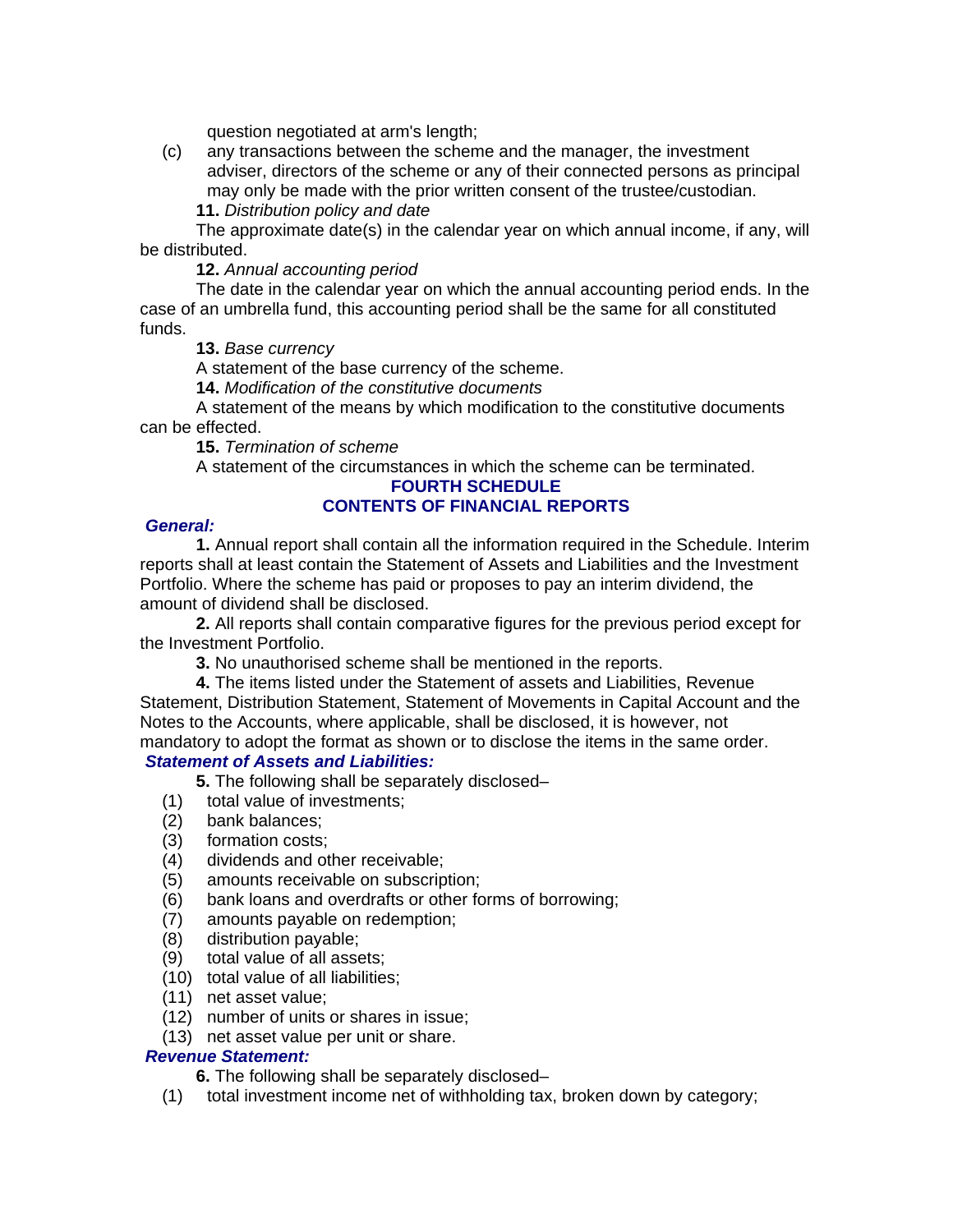- (2) total other income, broken down by category;
- (3) equalisation on issue and cancellation of units or shares;
- (4) an itemised list of various costs which have been debited to the scheme including–
	- (i) fees paid to the manager;
	- (ii) remuneration of the trustee/custodian;
	- (iii) amortisation of formation costs;
	- (iv) safe custody and bank charges;
	- (v) auditor's remuneration;
	- (vi) interest on borrowings;
	- (vii) fees paid to investment adviser, if any;
	- (viii) other amounts paid to any associated persons of the scheme;
	- (ix) legal and other professional fees;
	- (x) any other expenses borne by the scheme;
	- (5) taxes;
	- (6) amounts transferred to and from the capital account;
	- (7) net income to be carried forward for distribution.

## *Distribution Statement:*

**7.** The following shall be separately disclosed–

- (1) amount brought forward at the beginning of the period;
- (2) net income for the period;
- (3) final distribution per unit or share and date of distribution;
- (4) final distribution unit or share and date of distribution;
- (5) undistributed income carried forward.

## *Statement of movements in capital account:*

**8.** The following shall be separately disclosed–

- (1) value of the scheme as at the beginning of the period;
- (2) number of units or shares issued and the amounts received upon such issuance (after equalisation if applicable);
- (3) number of units or shares redeemed and the amount paid on redemption (after equalisation if applicable);
- (4) any items resulting in an increase/decrease in value of the scheme including– surplus/loss on sale of investments;
	- exchange gain/loss;
	- unrealised appreciation/diminution in value of investments;
	- net income for the period less distribution;
- (5) amounts transferred to and from the revenue account;
- (6) value of the scheme as at the end of the period.

## *Notes to the accounts:*

**9.** The following matters shall be set out in the notes to the accounts– Principal accounting policies, including–

- (a) the basis of valuation of the assets of the scheme including the basis of valuation of unquoted and unlisted securities;
- (b) the revenue recognition policy regarding dividend income and other income;
- (c) foreign currency translation;
- (d) the basis of valuation of forward foreign exchange and futures contracts;
- (e) the basis of amortisation of formation costs;
- (f) taxation;
- (g) any other accounting policy adopted to deal with items which are judged material or critical in determining the transaction and in stating the disposition of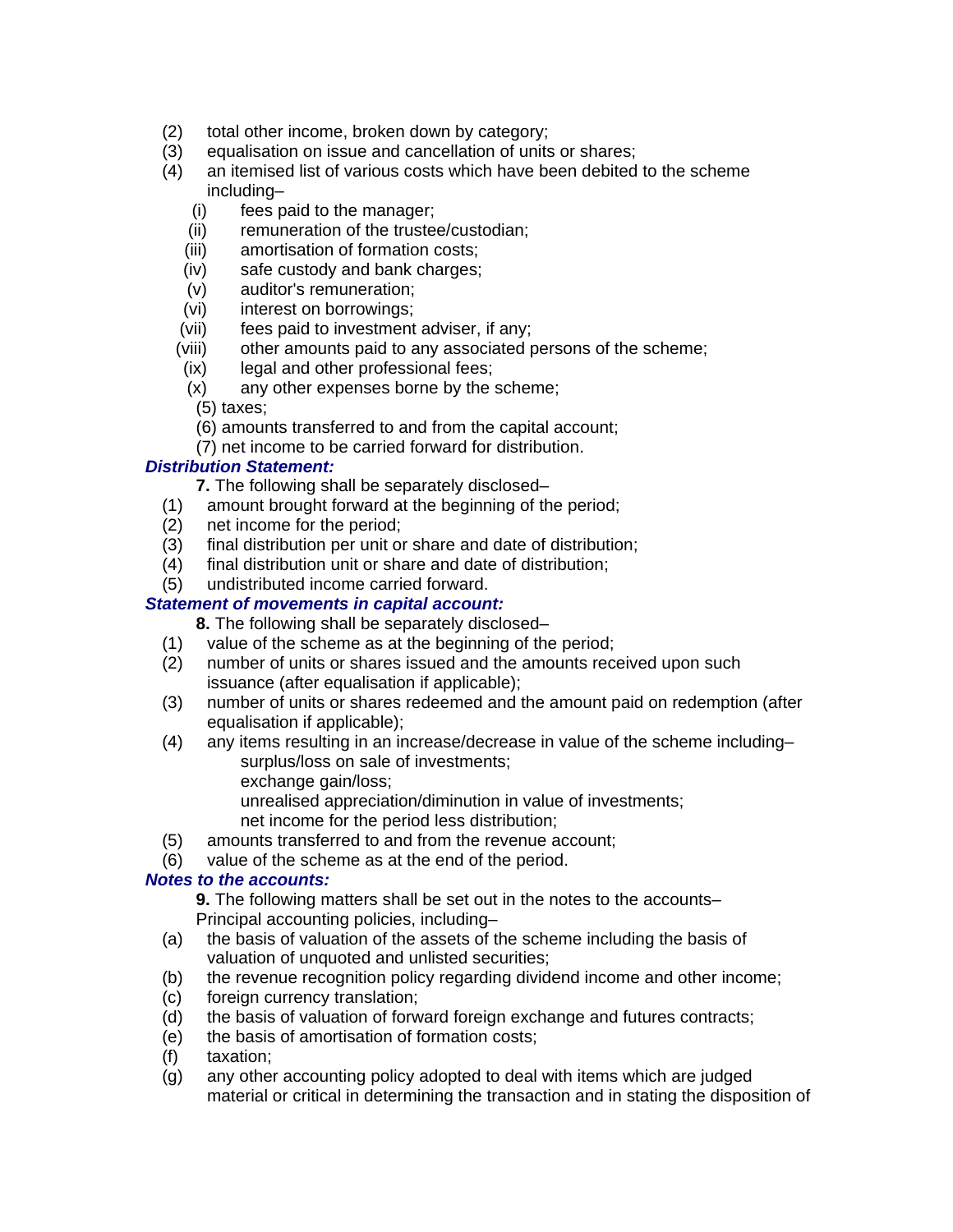the scheme.

Any changes to the above accounting policies and their financial effects upon the accounts shall also be disclosed.

## *Transactions with associated persons:*

**10.** The following transactions shall be disclosed–

- (a) details of all transactions entered into during the period between the scheme and the manager, investment adviser, the directors of the scheme or any entity in which these parties or their connected persons have a material interest; and
- (b) name of any director of the scheme or any connected person of such director if any such person becomes entitled to profits from transactions in shares or from management of the scheme and the amount of profits worth such person becomes entitled.

## *Borrowings:*

**11.** It shall be stated whether the borrowings are secured or unsecured and the duration of the borrowings.

## *Contingent liabilities and commitments:*

**12.** Details of any contingent liabilities and commitments of the scheme shall be made available.

**13.** If the free negotiability of any asset is restricted by statutory or contractual requirements, this shall be stated.

#### *Commissions, etc:*

**14.** The total commission paid to dealers in connection with portfolio transactions during the period reported on shall be stated.

**15.** The total compensation, other than commissions, paid to dealers in connection with portfolio transactions during the period reported on shall be stated and, where the figure provided is an estimate, the basis for calculating the compensation, and where compensation to a dealer for the sale of shares or units in the scheme includes an allocation of the execution of portfolio transactions to that dealer, the compensation so allocated.

## *Legal proceedings:*

**16.** Any legal proceedings material to the operation for the scheme to which the operator is a party or of which any of the property of the scheme is the subject shall be briefly described. A similar statement shall be made as to any such proceedings known to be contemplated (including the date instituted, the principal parties, the nature of the claim, the amount claimed, whether the proceedings are being contestant and the present status of the proceedings).

# *Contents of auditor's report:*

**17.** The report of the Auditor shall state–

- (a) whether in the Auditor's opinion, the accounts prepared for the period have been property prepared in accordance with the relevant provisions of the constitutive documents and this Schedule;
- (b) whether in the Auditor's opinion, all persons involved with the conduct and operation of the scheme have acted property and in accordance with the requirements of this Schedule;
- (c) without prejudice to the foregoing, whether in the Auditor's opinion, a true and fair view is given of the disposition of the scheme at the end of the period then ended, and whether the reports and valuations produced on behalf of the scheme during the year were produced on a basis consistent with the figures at the end of the year and with the provisions of this Schedule;
- (d) if the auditor is of the opinion that proper books and records have not been kept